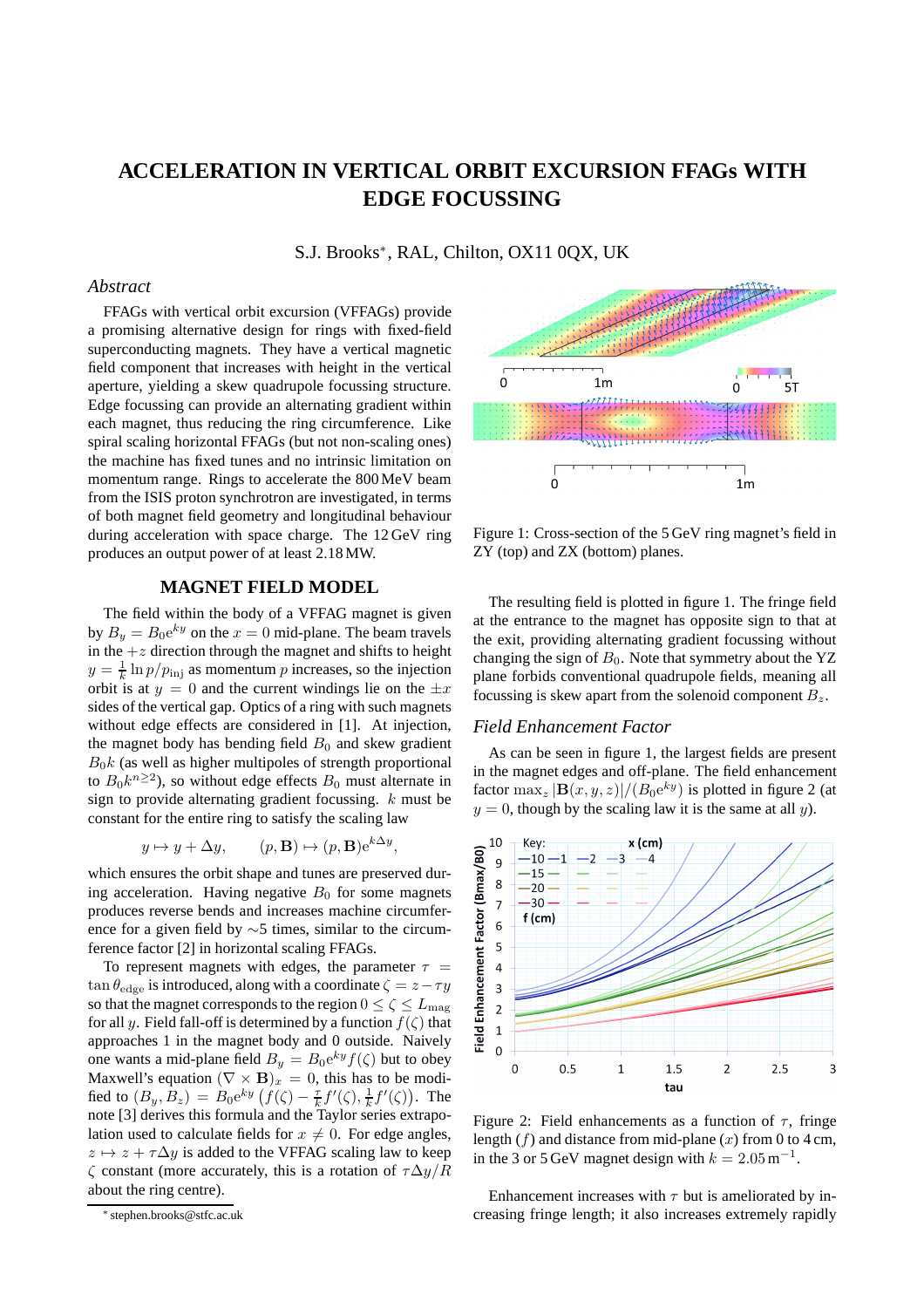with  $x$  for small fringe lengths. However, it decreases with increasing  $k$  because higher  $k$  magnets actually have weaker fringe fields.

In ring design, this number fills a similar role to the circumference factor of scaling FFAGs: it is the amount a theoretical plain bending field must be multiplied by to find the real maximum field strength in a ring of fixed size and magnet filling factor.

# **TRANSVERSE DYNAMICS**

Parameters were sought for fixed-field rings to boost the energy of the two ISIS [4] proton bunches from 800 MeV, following the outline RF approach in [5]. Lattice cells containing a single VFFAG magnet and a reasonably-long drift space, with enough dynamic aperture for the 150 mm.mrad geometric emittance proton beam are given in table 1.

| Table 1: Transverse Parameters for VFFAG Rings |                                                        |                                             |                                                                 |  |  |
|------------------------------------------------|--------------------------------------------------------|---------------------------------------------|-----------------------------------------------------------------|--|--|
| $E_{k,\text{inj}}$                             | 800 MeV                                                |                                             |                                                                 |  |  |
| $E_{k,\rm ext}$                                | 3 GeV                                                  | $5 \,\mathrm{GeV}$                          | $12 \,\mathrm{GeV}$                                             |  |  |
| Mean radius                                    | $52 \text{ m} (2 \times$ ISIS)                         |                                             |                                                                 |  |  |
| Superperiods                                   | 80 (superperiod is one cell)                           |                                             |                                                                 |  |  |
| Cell length                                    | 4.0841 m                                               |                                             |                                                                 |  |  |
| Drift length                                   | 3.3174 m                                               |                                             | $3.1257 \,\mathrm{m}$                                           |  |  |
| <b>Magnet Parameters</b>                       |                                                        |                                             |                                                                 |  |  |
| Magnet length                                  | $0.7667 \,\mathrm{m}$                                  |                                             | $0.9584 \,\mathrm{m}$                                           |  |  |
| $B_0$                                          | 0.5T                                                   |                                             | 0.4T                                                            |  |  |
| k <sub>i</sub>                                 | $2.05\,\mathrm{m}^{-1}$                                |                                             | $2.23 \,\mathrm{m}^{-1}$                                        |  |  |
| $\tau = \tan \theta_{\text{edge}}$             | 2.3                                                    |                                             | 2.6                                                             |  |  |
| $\theta_{\rm edge}$                            | $66.50^\circ$                                          |                                             | $68.96^\circ$                                                   |  |  |
| Fringe length                                  |                                                        |                                             | $f = 0.3$ m in $B \propto \frac{1}{2} + \frac{1}{2} \tanh(z/f)$ |  |  |
| $B_{\rm ext}$                                  |                                                        | 1.3069T 2.0036T                             | 3.5274T                                                         |  |  |
| $B_{\rm fringe}/B_{\rm body}$                  | $2.7251_{x=4 \text{ cm}}$<br>$2.6399_{x=2 \text{ cm}}$ |                                             |                                                                 |  |  |
| $B_{\rm max}$                                  |                                                        | 3.5615T 5.4600T                             | 9.3119T                                                         |  |  |
| <b>Beam Optics</b>                             |                                                        |                                             |                                                                 |  |  |
| $y_{\text{ext}} - y_{\text{inj}}$              |                                                        | $0.4687 \,\mathrm{m}$ $0.6771 \,\mathrm{m}$ | $0.9762 \,\mathrm{m}$                                           |  |  |
| $\mu_u$ (per cell)                             | $71.11^{\circ}$                                        |                                             | $71.33^{\circ}$                                                 |  |  |
| $\mu_v$                                        | $28.68^\circ$                                          |                                             | $19.65^\circ$                                                   |  |  |
| $Q_u$ (ring)                                   | 15.802                                                 |                                             | 15.851                                                          |  |  |
| $Q_v$                                          | 6.373                                                  |                                             | 4.367                                                           |  |  |

The beam power will increase in proportion to energy, so options are provided for neutron production at 3 GeV, highpower exotics production at 12 GeV and a 'compromise' energy of 5 GeV, which provides more power for neutrons but perhaps less efficiency. With the mean current  $208 \mu A$ presently achievable in ISIS, these would have beam powers of 0.6, 2.5 and 1.0 MW respectively at 50 Hz.

The 12 GeV ring, the most aggressive design, with applications to neutrino factories and muon colliders, needed a slightly longer magnet to lower the peak field, which in turn required larger edge angles. The field enhancement was evaluated at  $x = 2$  cm and not 4 cm to account for adiabatic shrinkage of the beam once accelerated to 12 GeV.



Figure 3: Perspective view of the 12 GeV ring.



Figure 4: Beta functions in the two lattices, in non-skew and skew coordinates. Magnet size is to scale in  $z$  and  $y$ .

In terms of skew coordinates

$$
u = (x + y)/\sqrt{2}
$$
 and  $v = (y - x)/\sqrt{2}$ ,

the lattice beta functions shown in figure 4 are overall doublet-like but with some features in the end fields. The cell and machine tunes in table 1 are also given in terms of u and v. The x and y optics are highly coupled so do not behave like normal beta functions. Figure 5 shows how the phase spaces vary through the magnet, with some distortion of the matched shape, particularly in the  $(v, v')$  plane due to nonlinearity in the magnetic field.

The scaling law gives VFFAGs interesting properties, such as constant dispersions  $D_x = 0$  and  $D_y = \frac{1}{k}$  and a constant orbit length that makes  $\gamma_{tr} = \infty$ .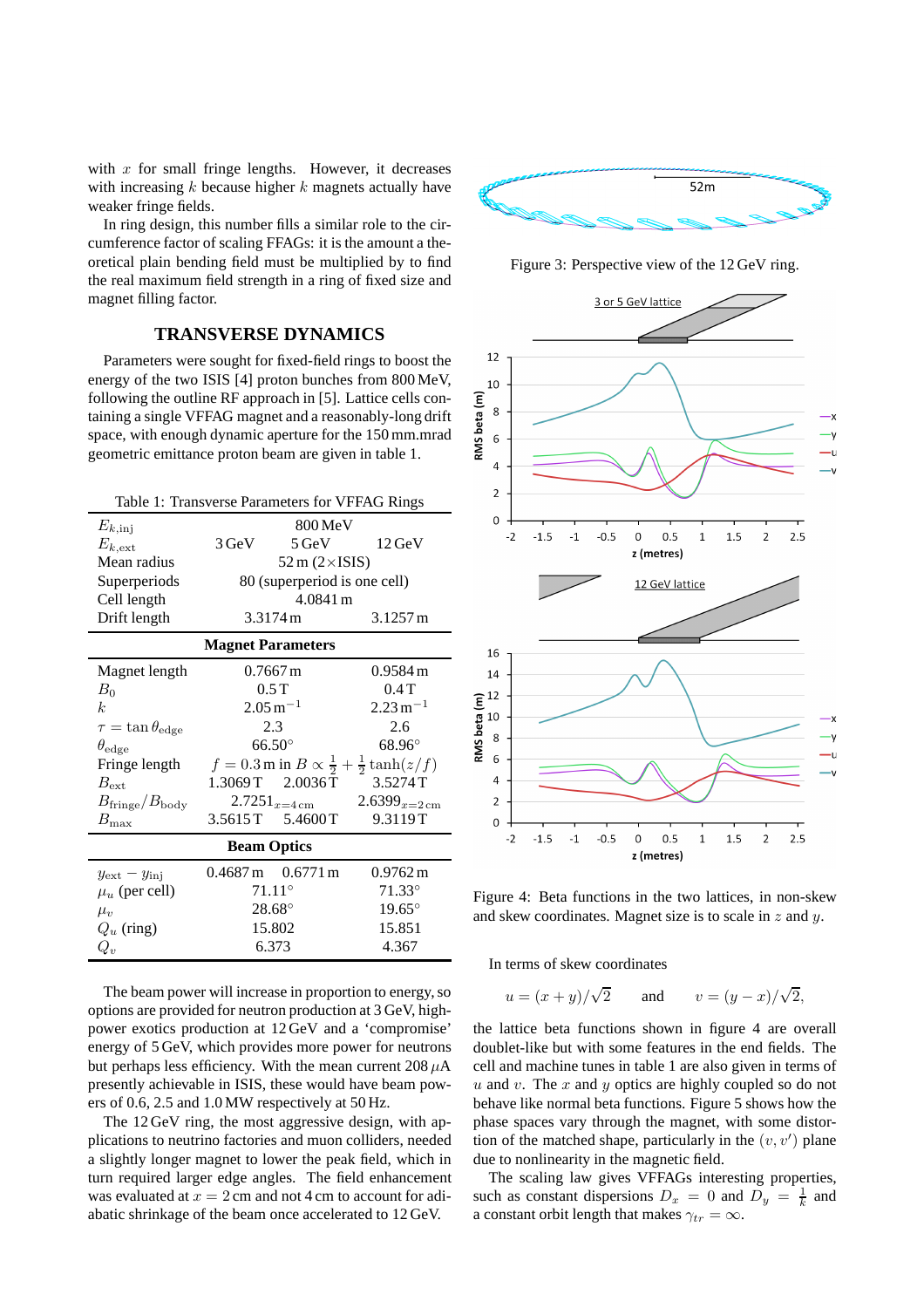

Figure 5: Phase space and beam evolution through the 12 GeV ring cell at injection energy. Transverse scale is  $\pm 5$  cm and  $x', y', u', v'$  ranges are  $\pm 20$  mrad.

## *Dynamic Aperture Parameter Scan*

The ring designs were found as combinations of six parameters  $(B_0, k, \tau, f, L_{\text{mag}}, L_{\text{drift}})$ , the last two being dictated by the integer RF harmonic number (ring circumference) and superperiodicity (cell length) together with  $B_0$ , which gives the magnet fill factor. The main focussing parameters  $k$  and  $\tau$  were scanned over, producing plots like figure 6. For each square, 250 protons from a 150 mm.mrad waterbag beam were tracked for 250 cells and removed if  $r > 10$  cm. Squares are coloured according to the percentage that survive, showing areas of good dynamic aperture.



Figure 6: Proton beam transmission as a function of  $\tau$  and  $k$ , with the 3 or 5 GeV ring design circled. Lines of increased loss correspond to cell tune resonances (labelled).

#### *Transverse Intensity Issues*

Since the ring tune is 80 times the cell tune, a fine-tuning stage is needed to steer the fractional parts of the ring tunes away from resonances. For the 3 or 5 GeV ring,

$$
\frac{\partial Q_{u,v}}{\partial k} = \left[\begin{array}{c} -8.49 \\ -94.46 \end{array}\right] \quad \text{and} \quad \frac{\partial Q_{u,v}}{\partial \tau} = \left[\begin{array}{c} 39.92 \\ 119.82 \end{array}\right],
$$

which are linearly independent enough to find any desired fractional ring tunes without major deterioration of the optics. This fine-tuning will also have to be done on the real machine, using trim coils producing fields proportional to  $\partial$ **B**/ $\partial k$  and  $\partial$ **B**/ $\partial \tau$ .

The rapid variation of  $Q<sub>v</sub>$  arises because the cell tune in v is quite close to zero. This is problematic since  $Q_v$  also varies rapidly in response to space charge forces, making the tune depressions of these rings roughly  $\Delta Q_{sc, u} = -0.2$ and  $\Delta Q_{sc,v} = -0.4$  at injection. This could be improved by finding rings with more balanced tunes or larger mean beta functions, though maybe at the expense of shorter drift spaces or a larger circumference.

## **LONGITUDINAL DYNAMICS**

The line charge density  $\rho_{1D}$  along the beam determines the level of transverse as well as longitudinal space charge, so it is important to do realistic simulations of the longitudinal bunch shape including space charge. The simulation code written for this uses three transformations on the particle  $(\Delta t, \Delta E)$  coordinates: a drift, an RF kick and a space charge kick; doing these once per turn provides sufficient accuracy. The drift affects  $\Delta t$  depending on the ring circumference function  $C(E_k, t)$ . For a synchrotron, the absolute time  $t$  determines the machine magnet reference momentum  $p_0$ , then the particle's  $E_k$  gives its  $\Delta p/p$ , so to first order  $C = C_0(1 + \alpha_0 \Delta p/p)$  where  $\alpha_0$  is the momentum compaction (0.0392 for ISIS). Fixed field magnets have no t dependence and for a VFFAG the circumference does not change with closed orbit momentum either, so C is constant. The RF and space charge kicks affect  $\Delta E$  only, so when done separately from the drift, phase space area is preserved.

RF voltages applied to a proton per turn are defined as  $-V_0 \sin(\phi_0 + 2\pi f \Delta t)$ , with  $V_0(t)$ ,  $\phi_0(t)$  specified by the user. Space charge is calculated using the derivative of the line density, which is Gaussian-smoothed to reduce statistical noise. Provided  $\frac{d^2 \rho_{1D}}{dx^2}$  $\frac{\epsilon_{\rho_{1D}}}{dz^2}$  is small, the voltage per turn from space charge is

$$
V_{\rm sc} = -C \left\langle E_{z, \rm sc} \right\rangle = \frac{C}{4\pi\epsilon_0} \frac{g}{\gamma^2} \frac{\mathrm{d}\rho_{\rm 1D}}{\mathrm{d}z},
$$

where  $q$  is a shielding factor from the shape of the beam and the conducting beam pipe [6]. ISIS has  $q = 1.546$  in a mostly round beam pipe, while the VFFAG has  $q = 1.914$ for a skew Gaussian beam between two vertical conducting plates at  $x = \pm 4$  cm, calculated using the method in [7].

To obtain an input distribution for the VFFAG (and as a check), 1D simulations were first run on ISIS starting from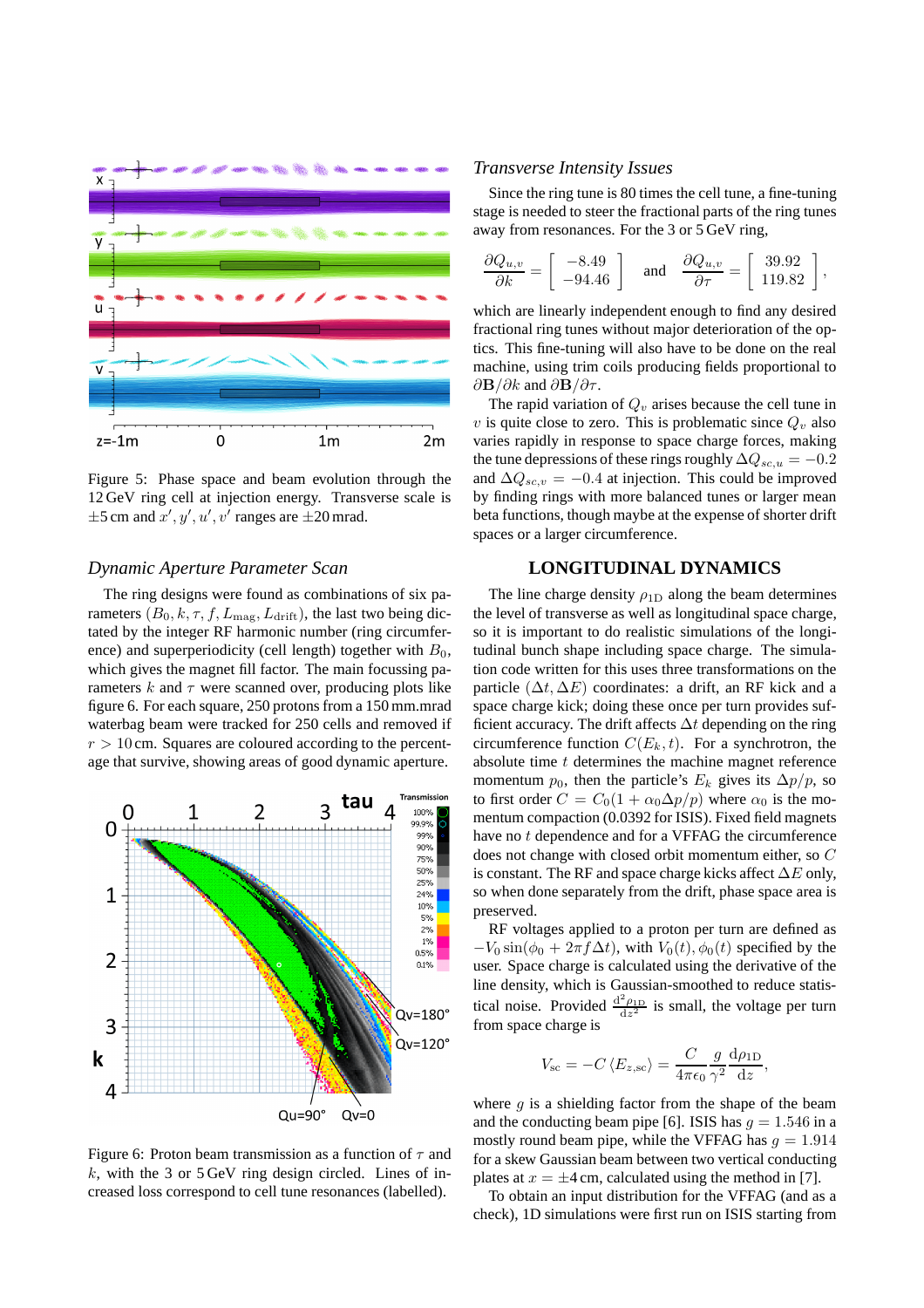

Figure 7: ISIS first harmonic RF program.

the linac injection at 70.44 MeV. The voltage and phase functions [8] for this are shown in figure 7 and the results in figure 8 agree with the current models and observed transmission values of the machine in this mode.



Figure 8: Bunching factor, transmission and intensitydependent effects in the ISIS first harmonic simulation.

#### *Longitudinal Intensity Effects*

Figure 8 shows a number of parameters that could limit machine intensity. The bunching factor is defined as  $B =$  $\langle \rho_{1D} \rangle / \rho_{1D}^{\rm peak}$  with smaller values being worse for space charge. The 'space charge ratio' is defined as an average of  $V_{\rm sc}/V_{\rm rf}$  over the beam, roughly equivalent to  $\Delta Q_s/Q_s$ in terms of the synchrotron tune. It has been shown using the Boussard criterion [9] that this must be greater than −0.4 to avoid microwave instabilities. To avoid dividing by zero when  $V_{\text{rf}} = 0$ , the ratio is actually calculated as the weighted average  $\sum V_{\rm sc} V_{\rm rf} / \sum V_{\rm rf}^2$ .

Transverse tune shifts are calculated using the Laslett tune shift formula without boundary terms:

$$
\Delta Q_{x,y} = -\frac{q^2}{4\pi\epsilon_0mc^2} \frac{N}{2\pi B\beta\gamma^2\epsilon_{x,y}^{\rm n,rms}} \frac{\bar{\sigma}_{x,y}}{\bar{\sigma}_x + \bar{\sigma}_y},
$$

where the last term only requires the average beam aspect ratio  $\bar{\sigma}_x/\bar{\sigma}_y$ , which is 1 for ISIS and  $\bar{\sigma}_u/\bar{\sigma}_v = 0.554$  for the 12 GeV VFFAG. There is a slight inconsistency with the transverse simulations that used a waterbag with  $\epsilon_{x,y}^{\rm rms,800MeV} = 25$  mm.mrad whereas the 1D simulations assumed the value 30 mm.mrad observed in the machine.

#### *VFFAG RF System*



Figure 9: RF acceleration program for the 12 GeV VFFAG.

The VFFAG transfers the two bunches from ISIS into the  $1<sup>st</sup>$  and  $3<sup>rd</sup>$  buckets of a frequency-doubled RF system given in table 2. Because of this doubling, the bunch initially fills much of the RF bucket, meaning only low acceleration phases are possible early in the cycle (figure 9). Later on, the bunch shrinks in time spread and increases in energy spread (figures 11,12), allowing faster acceleration.

Table 2: Longitudinal parameters for the 12 GeV VFFAG. Peak voltage per turn and phase are linearly interpolated from the times given.

| RF harmonic     | $h=8$           |                 |  |  |
|-----------------|-----------------|-----------------|--|--|
| RF frequency    | 6.179-7.321 MHz |                 |  |  |
| Cycle duration  | 18.41 ms        |                 |  |  |
| Rep. rate       | $50$ Hz         |                 |  |  |
| Time (ms)       | Voltage (kV)    | <b>Phase</b>    |  |  |
| 0               | 150             | $10^{\circ}$    |  |  |
| 1               | 250             | $20^{\circ}$    |  |  |
| 2               | 350             | $25^\circ$      |  |  |
| 2.5             | 525             | $30^{\circ}$    |  |  |
| 3               | 800             | $35^{\circ}$    |  |  |
| 4               | 1000            | $40^{\circ}$    |  |  |
| 10              | 1000            | $55^{\circ}$    |  |  |
| 18.41 (extract) | 1000            | $59.21^{\circ}$ |  |  |
| 20              | 1000            |                 |  |  |

In theory the bunch could be adiabatically compressed via an increase in RF voltage early in the cycle, followed by high-phase acceleration. However, as figure 10 shows, at low energies of 0.8–1.1 GeV (the first 3 ms) the tune shift in the  $v$  plane is high and would exceed the half integer limit if full bunch compression was attempted near injection energy, hence the period of low-phase acceleration.